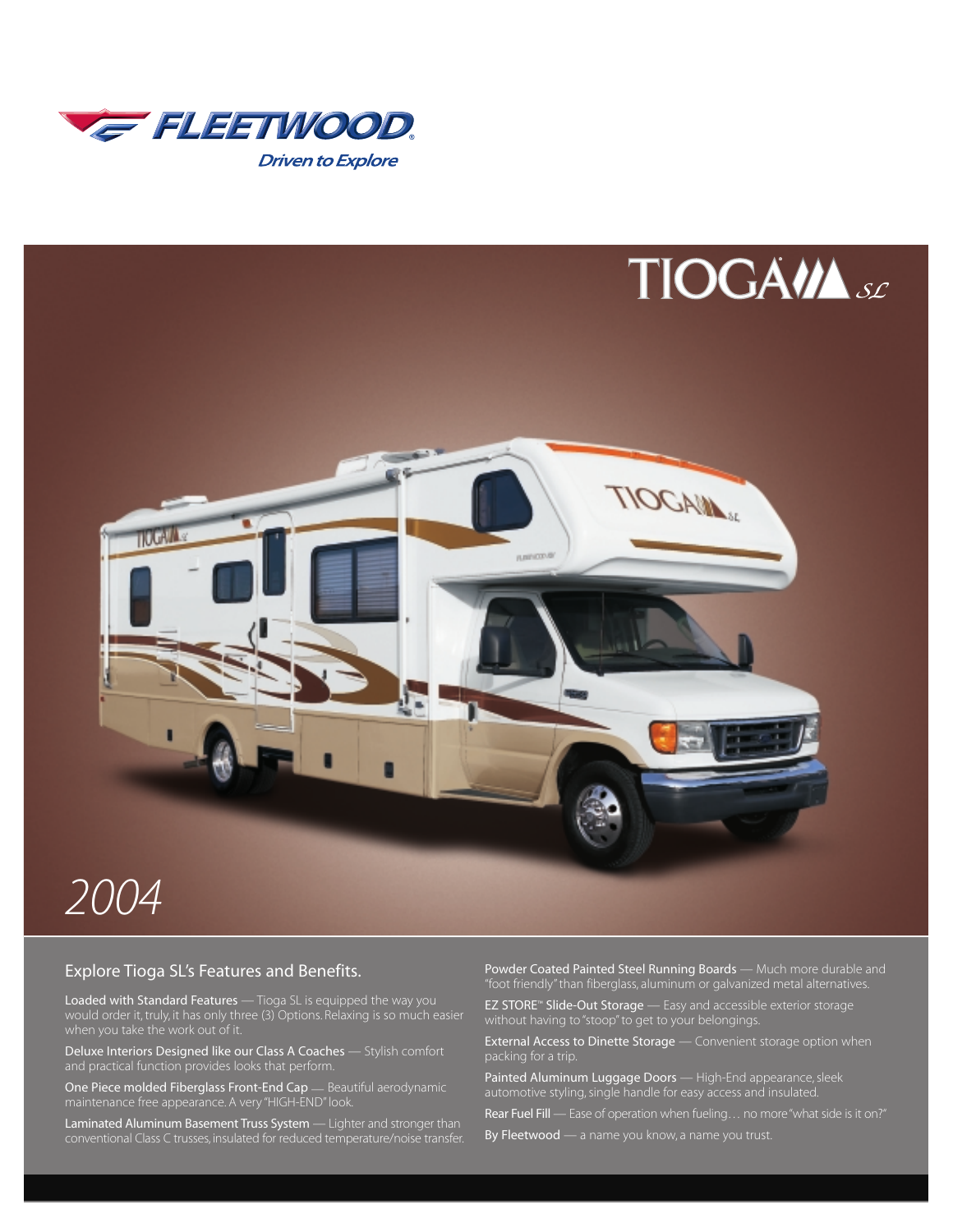

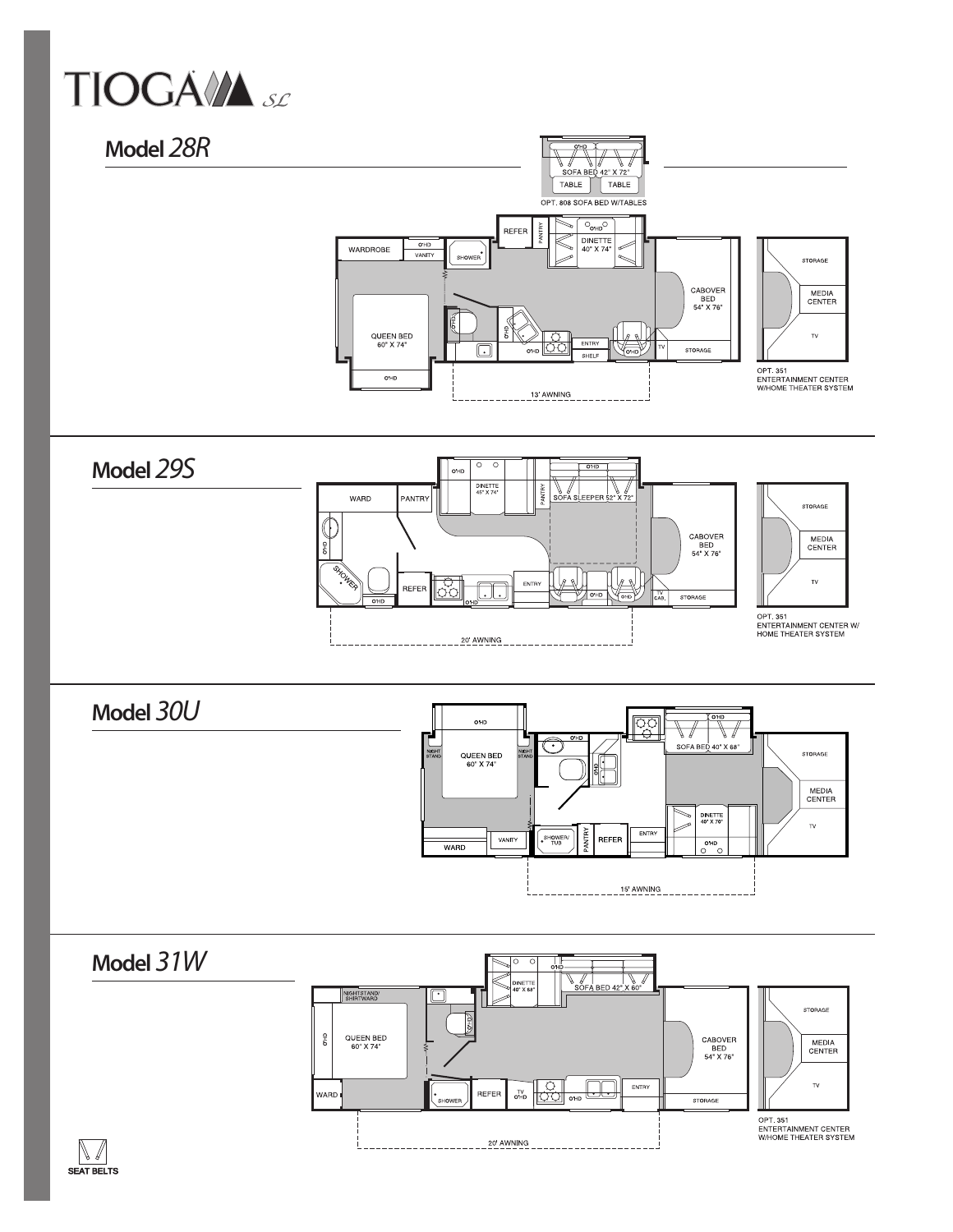# **Top Features**

- Vacu-Bond® Walls with Smooth High-Gloss Tuff Coat™ Fiberglass
- Molded Fiberglass Front Cap
- Corrosion Resistant Aluminum Tube Hull Framing
- Crowned Roof with Tuff-Ply™ Covering
- Insulated Aluminum Doors with Strut-Assist Action
- Deluxe Exterior Graphics with Painted Skirts
- "Breakaway" Exterior Mirrors with Remote Adjustment and Heat Defrost
- Custom Steel Running Boards
	- Alcoa Classic Aluminum Wheels
	- Centralized Roto-Cast Utility Compartment
	- EZ Store™ Slide-Out Storage Compartment (28R, 29S and 31W only)
	- 4.0 KW Onan® Microquiet Generator
	- 15,000 BTU AC with In-Ceiling Ducting
	- Dometic® Sunchaser Awning
	- Auto-Touch Convection Microwave Oven • Flexsteel® Furniture
	- Dometic® 8 Cu. Ft. Double Door Refrigerator
- In-Dash Panasonic® Stereo AM/FM/CD Player
- Satellite Dish with Digital Elevation Sensor
- Flexsteel® Ultraleather™ Bucket Seats

# **Options**

- Entertainment Center with Panasonic® 27" TV and Home Theater Sound System (Standard on 30U)
- Rearview Camera and Monitor
- Exterior Entertainment Center with CD Player and Integrated TV Shelf

| Ford <sup>®</sup> Chassis  | 28R    | 29S    | 30U    | 31W    |
|----------------------------|--------|--------|--------|--------|
| Wheelbase                  | 198"   | 198"   | 206"   | 214''  |
| $GWWR$ (lbs) (1)           | 14,050 | 14,050 | 14,050 | 14,050 |
| Front GAWR (lbs) (2)       | 4,600  | 4,600  | 4,600  | 4,600  |
| Rear GAWR (lbs) (2)        | 9,450  | 9,450  | 9,450  | 9,450  |
| Base Weight (lbs) (3)      | 11,900 | 11,826 | 12,250 | 12,000 |
| $GCWR$ (lbs) (4)           | 17,550 | 17,550 | 17,550 | 17,550 |
| Hitch Rating Weight (lbs)* | 3,500  | 3,500  | 3,500  | 3,500  |
| Tongue Weight (lbs)*       | 350    | 350    | 350    | 350    |
| Fuel Capacity (gal)        | 55     | 55     | 55     | 55     |

#### Dimensions and Capacities

| Overall Length (5)                | 29'1" | 30'1'' | 30'6'' | 31'4'' |
|-----------------------------------|-------|--------|--------|--------|
| Overall Height (with A/C)         | 11'4" | 11'4"  | 11'4"  | 11'4"  |
| Overall Width (maximum) (6)       | 102"  | 102"   | 102"   | 102"   |
| Interior Height (maximum)         | 79"   | 79"    | 79"    | 79"    |
| Interior Width (maximum)          | 96"   | 96"    | 96"    | 96"    |
| Fresh Water Holding Tank (gal)    | 30    | 30     | 30     | 35     |
| Grey Water Holding Tank (gal)     | 35    | 37     | 35     | 35     |
| Black Water Holding Tank (gal)    | 42    | 49     | 35     | 35     |
| Appliance LPG Tank (gal) (WC) (7) | 14    | 14     | 14     | 14     |
| Water Heater Tank (gal)           |       | h      |        |        |

**Liquid Weight Reference:** Water (gal) =  $(8.3 \text{ lbs}/3.8 \text{ kgs})$  Fuel (gal) =  $(6.1 \text{ lbs}/2.8 \text{ kgs})$  LPG (gal) =  $(4.2 \text{ lbs}/1.9 \text{ kgs})$ Metric Conversion: Multiply pounds x 0.453 to obtain kilograms Multiply gallons x 3.785 to obtain liters

- 1. GVWR (Gross Vehicle Weight Rating): Means the maximum permissible loaded weight of the motor home. The GVWR is equal to or greater than the sum of the unloaded vehicle weight plus the net carrying capacity.
- 2. GAWR (Gross Axle Weight Rating): Means the maximum permissible loaded weight a specific axle is designed to carry.
- 3. Base Weight: Means the estimated weight of the motor home without fuel, options, water, cargo or passengers.
- 4. GCWR (Gross Combined Weight Rating): Means the value specified by the motor home manufacturer as the maximum allowable loaded weight of this motor

home with its towed vehicle.Towing and braking capacities may differ. Refer to Fleetwood and chassis manufacturer manuals for complete information.

- 5. Length taken from front bumper to rear bumper (excludes accessories).
- 6. Excludes safety equipment and awnings.
- 7. Tank Manufacturer's listed water capacity (WC). Actual LPG capacity is 80% of water listing as required by the safety code.
- \* The chassis manufacturer recommends the installation of a supplemental brake control system to activate the brakes on the vehicle or trailer you are towing.

IMPORTANT — PLEASE READ: Product information, photography and illustrations included in this publication were as accurate as possible at the time of printing. For further product information and changes, please visit our website at www.fleetwoodrv.com or contact your local Fleetwood dealer. Prices, materials, design and specifications are subject to change without notice. All weights, fuel, liquid capacities and dimensions are approximate. Fleetwood has designed its recreational vehicles to provide a variety of uses for its customers. Each vehicle features optimal seating, sleeping, storage and fluid capacities.The user is responsible for selecting the proper combination of loads (i.e. occupants, equipment, fluids, cargo, etc.) to ensure that the vehicle's capacities are not exceeded.